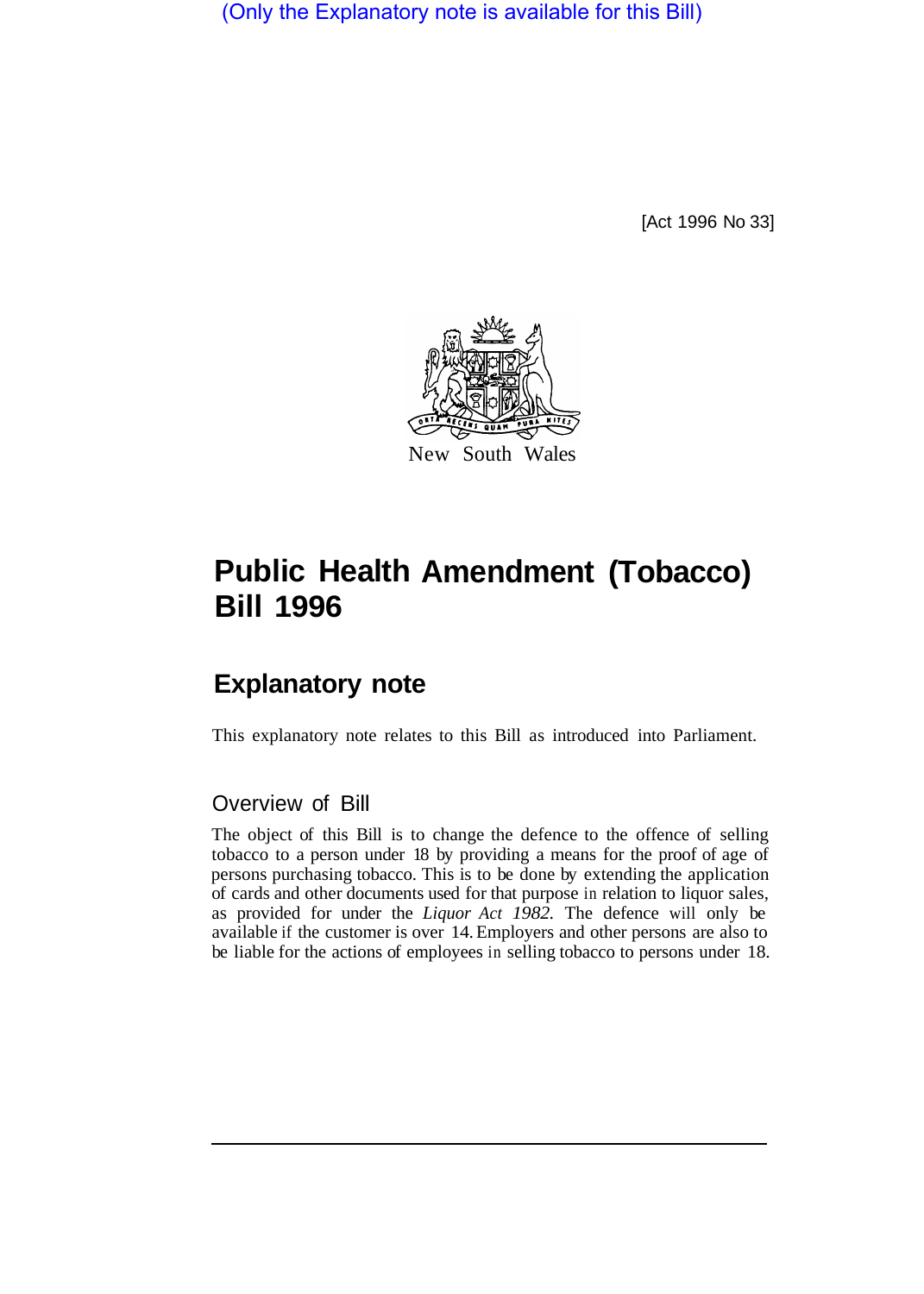Public Health Amendment (Tobacco) Bill 1996 [Act 1996 No 33]

Explanatory note

### Outline of provisions

**Clause 1** sets out the name (also called the short title) of the proposed Act.

**Clause 2** provides that the proposed Act will commence on a day or days to be proclaimed.

**Clause 3** is a formal provision that gives effect to the Schedule of amendments to the *Public Health Act 1991.* 

#### **Schedule 1 Amendments**

**Schedule 1 [1]** changes the defence to the offence of selling tobacco to a person under 18.

Currently, it is a defence if the court is satisfied that the defendant believed, on reasonable grounds, that the person to whom the tobacco was sold was over 18. The new provisions provide that it is a defence if the person to whom the tobacco was sold was over 14 and documentary evidence was produced to the defendant that might reasonably be accepted as applying to the person to whom the tobacco was sold and as proving that the person was at least 18. Documentary evidence for this purpose includes the kind of evidence that may be sought in relation to liquor sales, such as a driver's licence, a passport or a "proof of age" card issued by the Roads and Traffic Authority and may include other evidence.

Environmental health officers (who have enforcement functions under the *Public Health Act 1991)* are to be authorised officers for the purpose of confiscating proof of age cards in cases of suspected fraud or other wrongful use. Persons who sell tobacco and their employees are also to be authorised officers (if over 18) but only on or near the premises or place where the tobacco is sold.

It is an offence under the *Liquor Act 1982* for a person under 18 to knowingly provide false or misleading information to enable the documentary evidence of proof of age to be obtained by that person or any other person. This offence applies where that proof of age is obtained for any purpose, including for the purposes of the new provisions.

**Schedule 1 [2]** inserts proposed section 59A. The proposed section will make employers liable for the contraventions of employees who sell tobacco to persons who are under 18. An employer who did not know of a contravention and could not, by due diligence, have prevented it will not be liable. Persons who appoint agents will also be liable, as well as the holder of the relevant tobacco retailer's licence under the *Business Franchise Licences (Tobacco) Act 1987.*